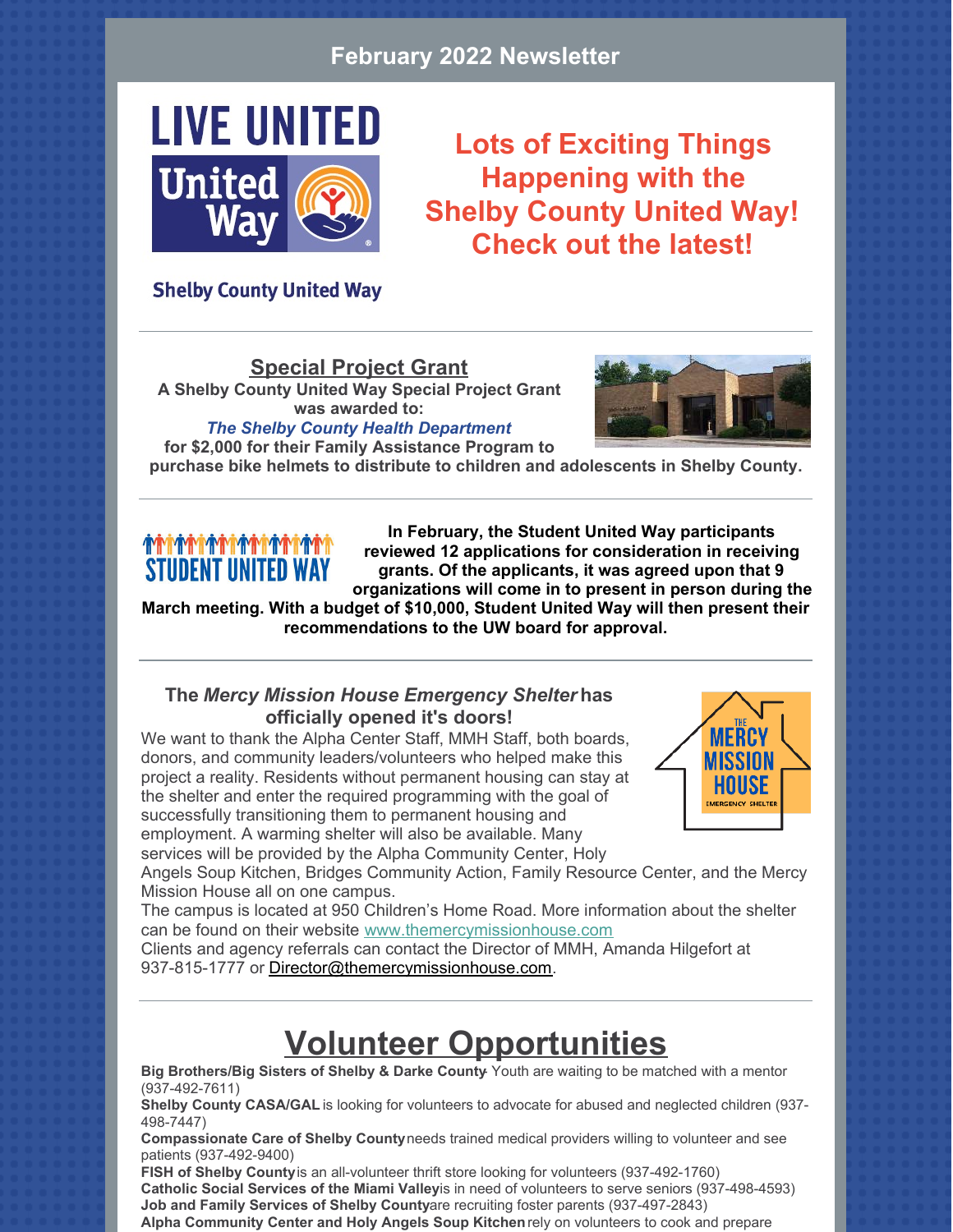lunch meals (937-498-9758) and (937-498-0598) **Agape Distribution Inc** uses volunteers daily to stock food on the shelves and unload product (937-498-4368)

**Salvation Army** is in need of volunteers for their Emergency Disaster Service(EDS) to help provide hydration services to the 1st responders (Samantha Lochard 937-492-8412, ext.15 ) **Mercy Mission House** Emergency Shelter needs volunteers 937-815-1777

#### [Click Here for MMH Volunteer Opportunities List](https://files.constantcontact.com/4a814c7e501/6909b815-8633-44d5-b5bb-0be6a369f729.pdf)

**POWER**-Shelby County United Way needs kindergarten tutors (Please contact Angie Ross, the volunteer coordinator at the Sidney BOE 937-497-2200)



### **Kindergarten Tutors Needed!! 20 Slots still needed to be filled!**

**Monday-Thursday 9-9:50am at Emerson and 9:15-10am at Longfellow. Please see the below flyer for more information and contact Angie Ross, Sidney BOE office. Join the fun and make a true impact TODAY!**

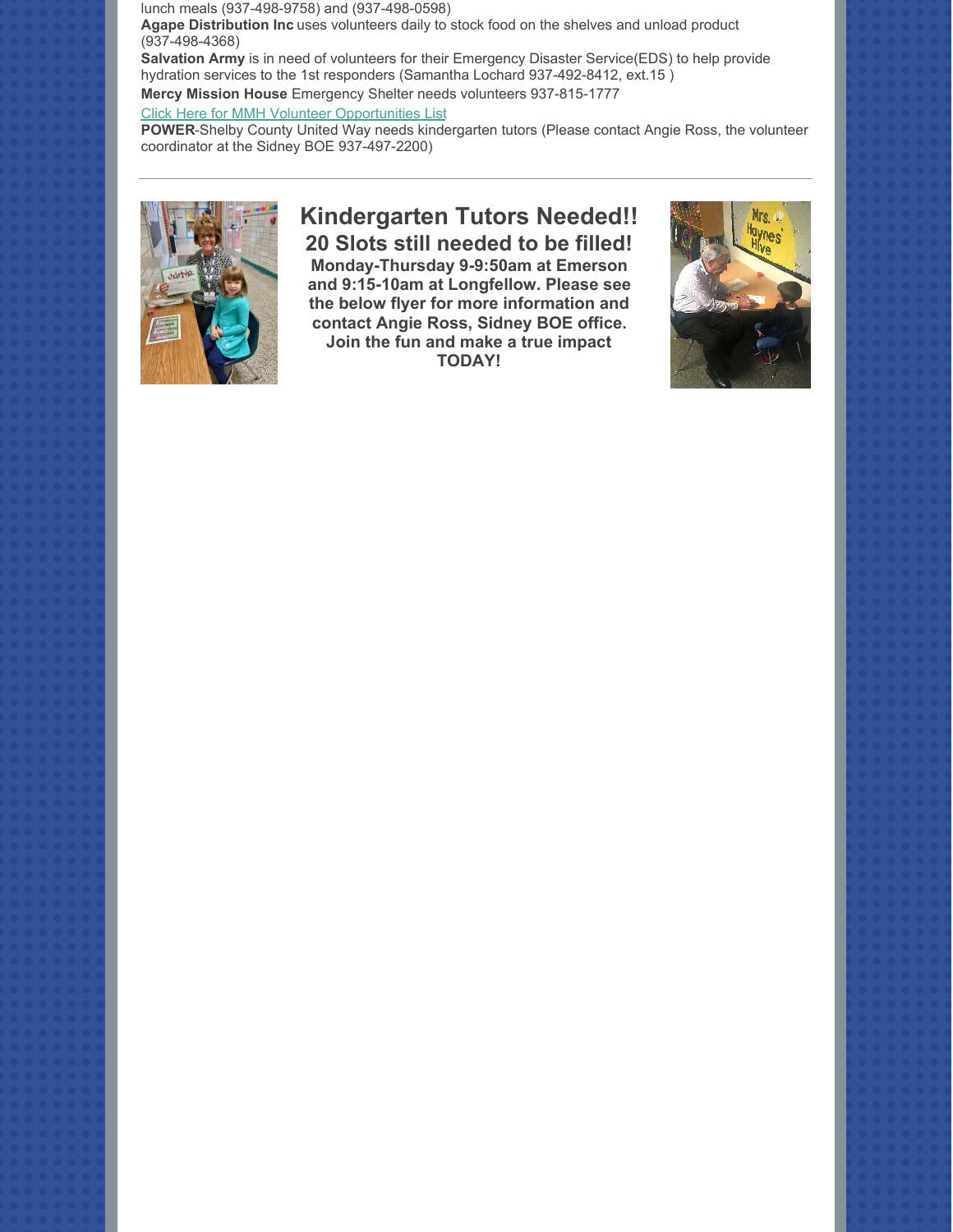# Volunteers Needed! **BECOME A KINDERGARTEN TUTOR**

## **Make a difference** just one hour a week!

TIME SLOTS AVAILABLE: MONDAY-THURSDAY

LONGFELLOW 9:15-10AM **EMERSON 9 - 9:50AM** 



## KINDERGARTEN **TUTORING** PROGRAM

- Provide one-on-one help to kindergarten students with reading and other educational activities.
- Enhance the enrichment of kindergarten readiness.
- Promote positive behaviors and attitudes in students through positive skill building.



CALL ANGIE ROSS AT 937-497-2200 OR AT ANGIE.ROSS@SIDNEYCITYSCHOOLS.ORG





Fun was held by all at the annual POWER Membership Have a Heart Dinner with the Wheel of POWER Game! **124 Members Strong!**